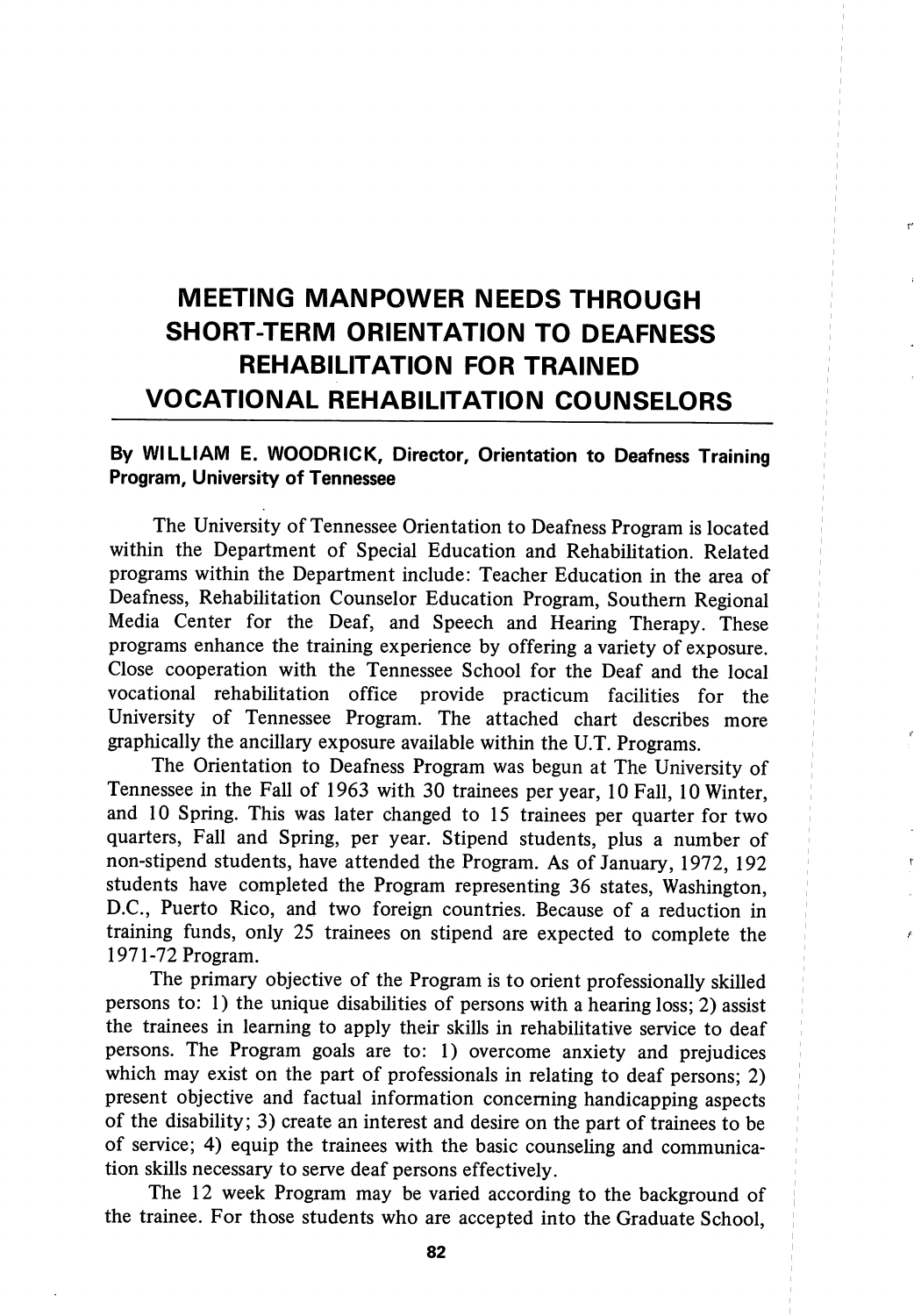the credit may be earned at the graduate level. Other trainees participate at the baccalaureate level or as an adult special.

Applicants are screened and traineeships are awarded to professional persons recently assigned or who anticipate rehabilitation-related work with deaf persons. Preference for traineeships is as follows:

- 1. Personnel employed or about to be employed by state rehabilita tion agencies.
- 2. Personnel employed in rehabilitation supportive services such as social work, psychological services, counselor aides, tutors, work shop personnel, or religious workers.

The curriculum involves five basic academic courses plus extensive use of practicum experiences. The Program remains flexible to meet the needs of the individual student. The student who has a substantial background in any one of the five basic courses may elect from the general catalog any of a variety of courses related to his interest in Rehabilitation Counseling, Special Education, or Educational Psychology.

The five basic courses are:

Special Education 4000 — A practicum course in which each trainee is assigned deaf vocational rehabilitation clients with whom he relates on an individual basis. The local vocational rehabilitation counselors work closely with the trainees. Simulated case staffing meetings are conducted each week in which the trainee discusses his cases with the instructor and other trainees. A case study on 2 or 3 clients is required at the end of the quarter. In essence, this course utilizes the trainee's prior experiences and the information provided in the other Program academic courses.

Special Education 4230 — The course meets 10 hours per week and is geared toward acquisition of communication abilities. A number of teaching techniques are used including video tape and simulated counseling sessions. Deaf students from the Tennessee School for the Deaf and/or deaf staff members participate. In addition to classroom instruction, teaching aids include single concept cartridge films and a series of video taped sign lessons for individual practice.

Special Education 4240 — The Nature of Hearing Impairments covers the etiology of deafness, medical intervention and treatment, anatomy of the ear, testing hearing, fitting of aids, purchase of aids, and follow-up services. Although this is an introductory course, the trainee can be expected to gain insight and an appreciation of the Audiologist's role in the rehabilitation process for the hearing impaired.

Special Education 4250 — The Introduction to Education of the Deaf discusses the philosophies of education of the deaf offering insight into the nature of education of deaf youngsters. In connection with this course, trainees spend approximately 30 hours per quarter in classroom observation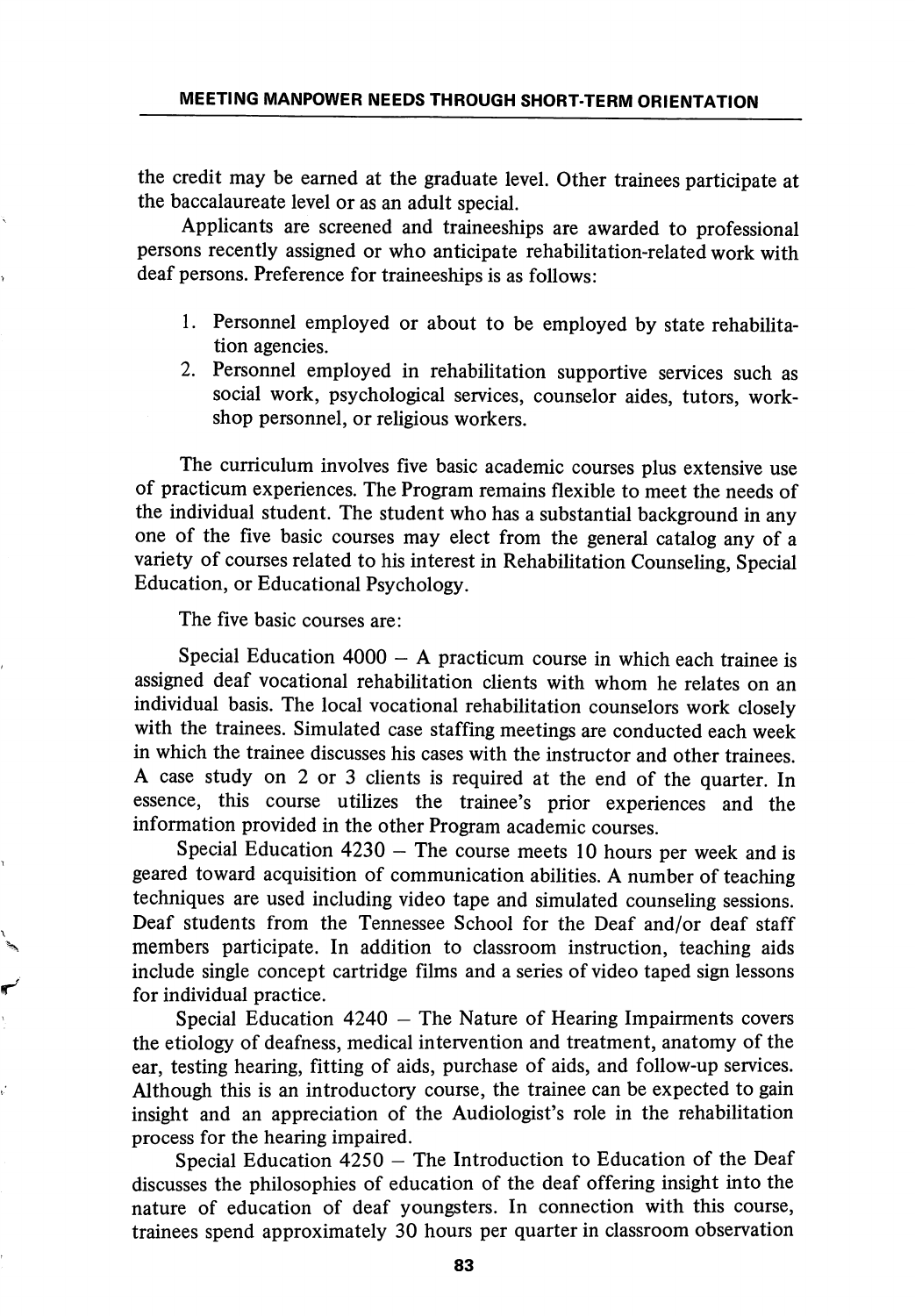at the Tennessee School for the Deaf from primary level through vocational training and advanced departments.

Special Education 5490 - Vocational Guidance with the Deaf deals primarily with the rehabilitation process from case findings through placement and follow-up with deaf clients. In depth discussion of psychological and sociological aspects of deafness are included. Extensive reading on rehabilitation of deaf persons is required.

In addition to the academic courses with integrated practical experiences, field trips are planned each quarter. The objectives of the field trips are to: expose trainees to a variety of rehabilitation philosophies; get acquainted with ongoing programs; and interact with clients receiving rehabilitation services. Each trip is planned to have a maximum of interaction with faculty, staff, and deaf clients and a minimum of touring of physical facilities. For example, during the Spring of 1972 the trainees are attending the Professional Rehabilitation Workers with the Adult Deaf Conference in Washington, D.C. Also scheduled will be a visit to Gallaudet College and the St. Elizabeths Hospital Mental Health Program for the Deaf. During Fall, 1972, trainees will participate in the planned Southeastern Regional Conference on Rehabilitation of the Deaf to be held in Tennessee.

Other visits scheduled each quarter are trips to the Alabama Facilities for the Deaf in Talladega and the Georgia Evaluation Center in Cave Spring. A maximum of two field trips of no more than 5 days is planned each quarter. Trainee evaluations of field trips consistently rate the trips as one of the strong points in the program.

A particularly valuable experience held for the first time during Fall, 1971, was the "Rap Sessions with Consumers of Rehabilitation Services." This was a two hour session held at Gallaudet College and consisted of deaf vocational rehabilitation clients representing the various states. The deaf consumers spoke honestly and openly about their attitudes toward services provided by the State agencies and counseling relationships. Due to positive "feedback" from the trainees, a similar experience is planned for the future.

After each training session, the trainees are asked to evaluate the Program and to make recommendations for constructive changes. These recommendations influence largely the subsequent programs.

The Tennessee School for the Deaf, with more than 400 students, provides an excellent opportunity for observation of a comprehensive educational program for deaf students. Included at the School are the following programs: Child Study Clinic; Pre-School Education; Primary, Elementary, Intermediate, and Advanced Educational Programs; Multiple Handicapped Deaf Unit; Pre-Vocational Training Program; Work-Study Program, a joint vocational rehabilitation supported program; Vocational Improvement Program, joint program utihzing area vocational schools; and Media Department. In addition, the School provides a professional library with extensive information on deafness and the use of classroom space where trainee classes are held on TSD campus three days per week.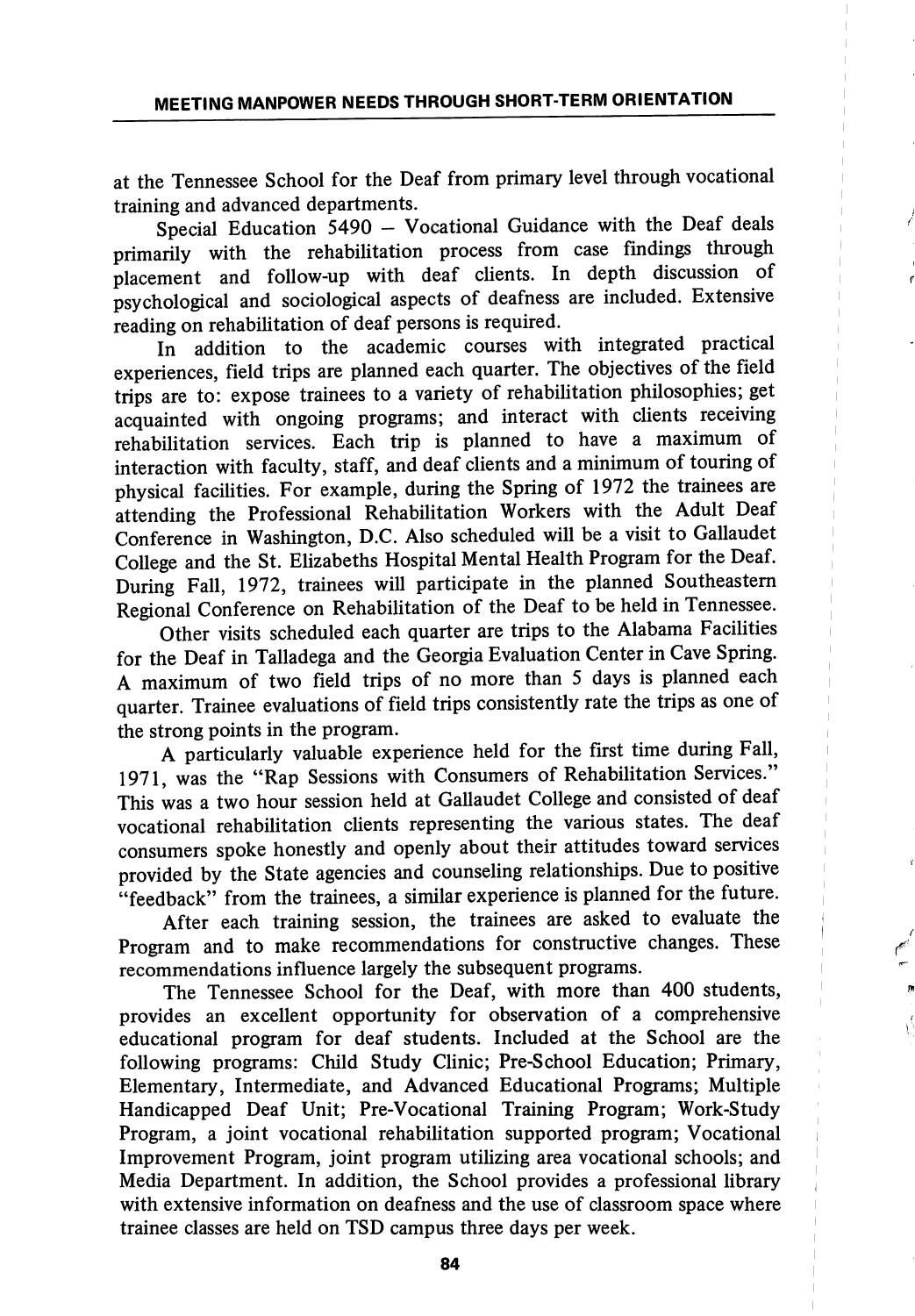The State vocational rehabilitation agency cooperates with the Tennessee School for the Deaf in operating a work-study program on the campus including four teacher-evaluators and two full-time vocational rehabilitation counselors with case loads both within the School and the northeast Tennessee area. These counselors cooperate in providing trainees access to their files and discuss cases with trainees.

The U.T. Speech and Hearing Center provides practicum opportunities for trainees to observe testing and speech and hearing therapy. An experimental program utilizing the Verbo-Tonal technique which is concerned with residual hearing is also provided as additional exposure to newer techniques being explored in the aural rehabilitation of deaf persons.

The Institute of Human Resources has a vocational evaluation and work adjustment program in which some deaf clients are being evaluated. This recently established program will expand the opportunity for practicum within the Knoxville area.

During January and February, 1971, a simple follow-up study was made of former trainees to determine: present position; percentage of time spent in the area of deafness; evaluation of the benefit from the Program.

Since current addresses were not available on all former trainees, 17 questionnaires were returned by the Post Office unclaimed. One hundred and fifteen (115) responses were received leaving thirty-five (35) trainees who did not reply. Excluding the inquires returned by the Post Office as unclaimed (17) it should be noted that a 77% return on the follow-up questionnaire was achieved. The following tables summarize the results.

| Number of<br><b>Responses</b> | % of Time Spent Working With Deaf People                                       | % of Total<br><b>Responses</b> |
|-------------------------------|--------------------------------------------------------------------------------|--------------------------------|
| 59                            | 100%                                                                           | 51%                            |
| 9                             | 75% or more                                                                    | 8%                             |
| 7                             | 50% or more                                                                    | 6%                             |
| 10                            | 25% or more                                                                    | 9%                             |
| 12                            | 10% or less                                                                    | 10%                            |
| 10                            | Administration capacity<br>5% or less of time in the specific area of deafness | 9%                             |
| 8                             | No longer in the field of deafness                                             | 7%                             |
| 115                           | <b>Total Respondents</b>                                                       |                                |

TABLE I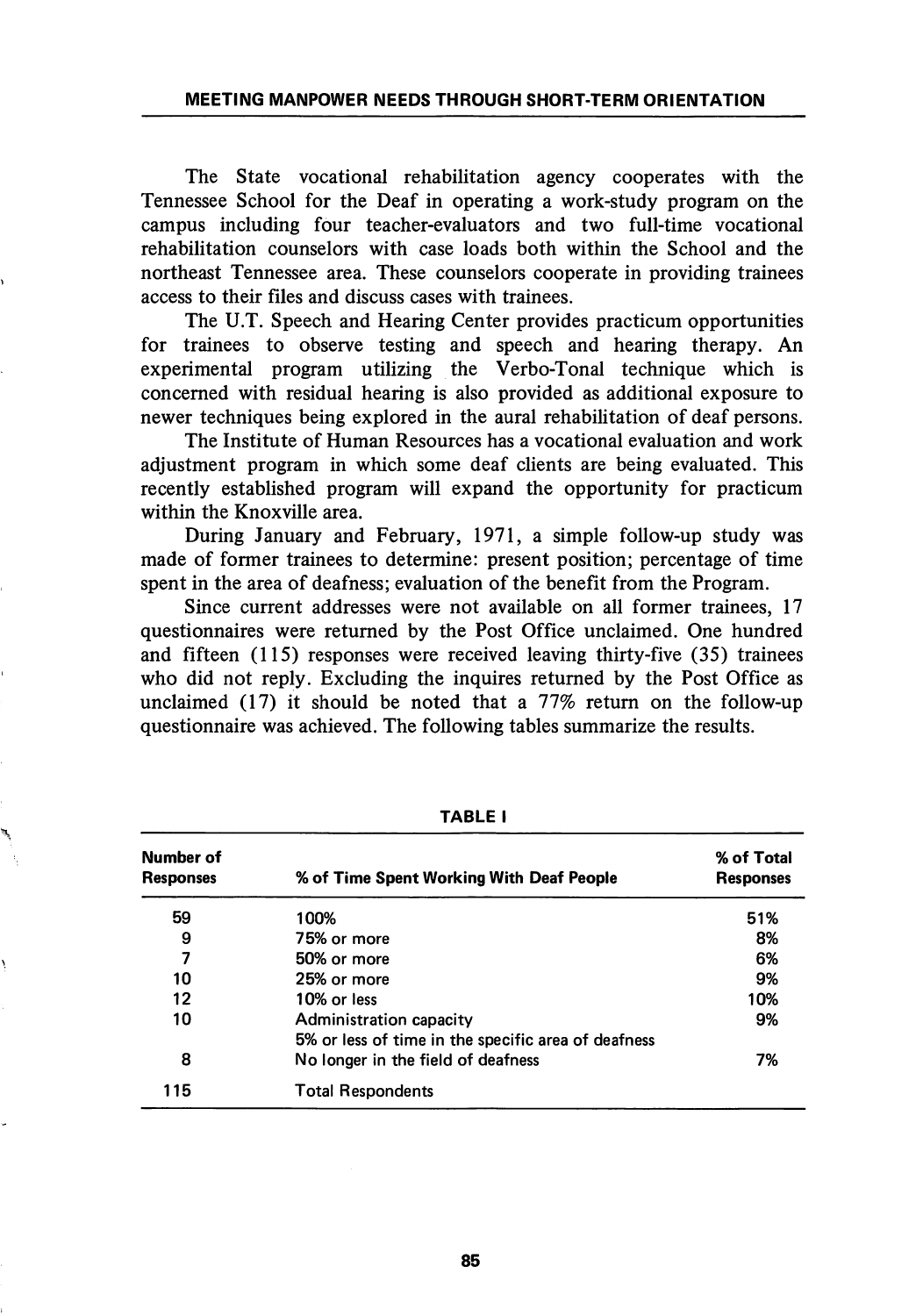## SUB TABLE 1

Former trainees who responded that 100% of their time was spent in the area of deafness:

| Number of<br><b>Responses</b> | <b>Current Position</b>                        | % of Total<br><b>Responses</b> |
|-------------------------------|------------------------------------------------|--------------------------------|
| 35                            | Employed as counselors for a State DVR         | 59%                            |
| 16                            | Employed by schools or training facilities and |                                |
|                               | specialized programs                           | 27%                            |
| 8                             | <b>Religious Workers</b>                       | 14%                            |
| 59                            | <b>Respondents</b>                             |                                |

Fifty-nine percent of respondents work as vocational rehabilitation counselors whose primary role is counseling with deaf clients. Of those in training facilities, 11 are teachers in specialized training programs for deaf persons, four are in school for the deaf administrative programs, and one is a social worker in a school setting.

### SUB TABLE 2

Former trainees who spend less than 100% of their time in the area of deafness;

| Number of<br><b>Responses</b> | <b>Current Position</b>                      | % of Total<br><b>Responses</b> |
|-------------------------------|----------------------------------------------|--------------------------------|
| 25                            | <b>Employed by a State DVR</b>               | 64%                            |
| 7                             | Training facilities and specialized programs | 21%                            |
| 6                             | <b>Religious Workers</b>                     | 15%                            |
| 38                            | Respondents                                  |                                |

Among the 64% who are employed by vocational rehabilitation agencies are counselors who serve a deaf case load but also have other clients. These often are counselors who serve deaf case loads plus speech problems, blind, mentally retarded, or general cases. Among the 21% in training facilities and specialized programs are community center staff and persons employed by reporting rendering part-time service to deaf persons.

It is noted that eight full time and six part time religious workers were among those who have attended the Program. Also a part of those in specialized programs are related to religious work. The religious worker in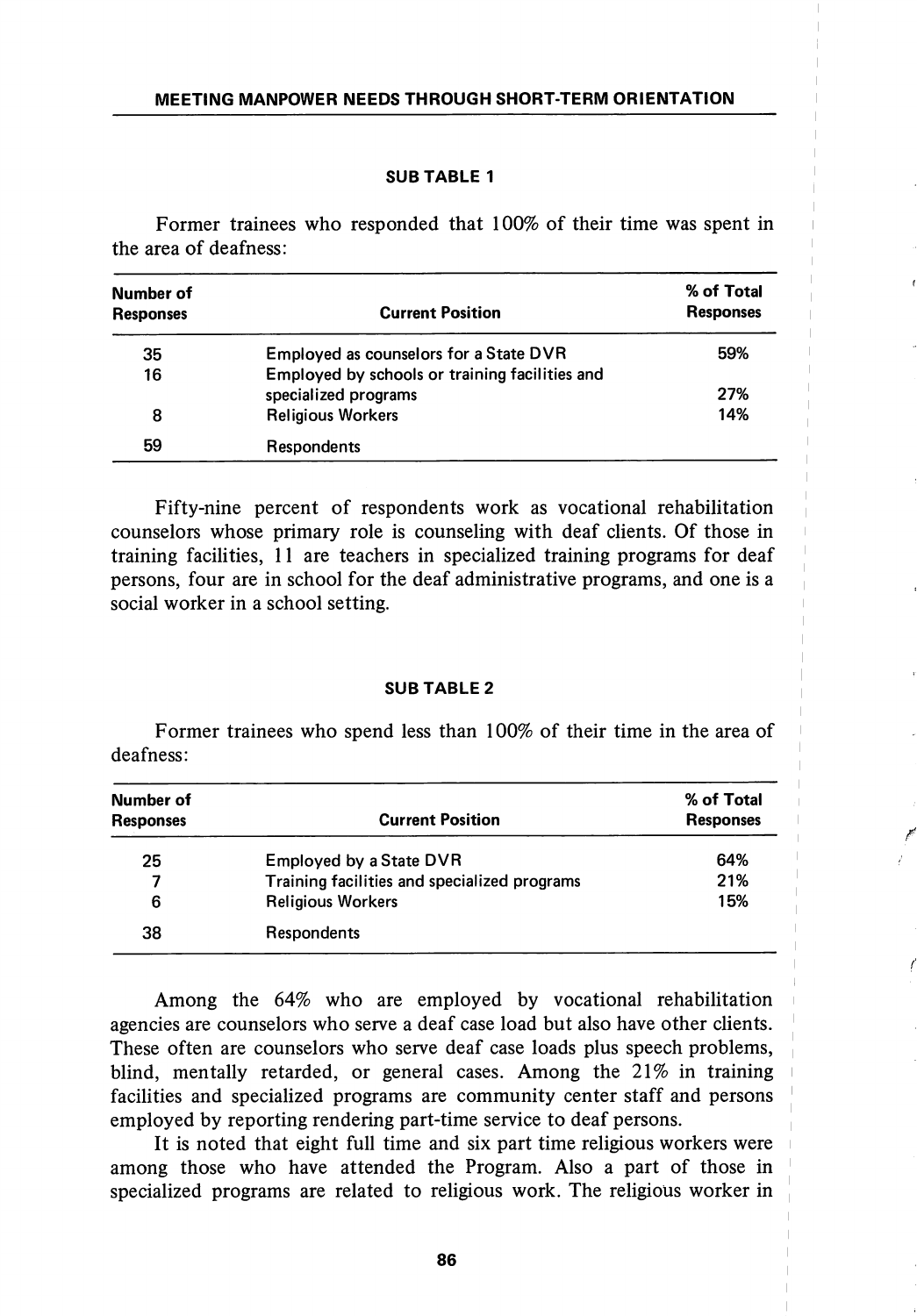the deaf community has a unique role in the rehabilitation program as described in a series of religious worker workshops sponsored during the past ten years by the Rehabilitation Service Administration. The religious worker in the deaf community often functions as a social worker or referral source. Because of communication obstacles, deaf persons often bring problems to the only person in the community who can offer a "sounding board." The religious worker may serve as a referral resource for vocational rehabilitation. Also in many areas the religious worker will be available for interpreting and/or tutoring for the vocational rehabilitation agency.

In summary, 93% (107) of the respondents are still associated with rehabilitation services for deaf people. Only 8 of the 115 respondents are no longer actively engage ed in working with deaf people. Of the 107 who are still associated, 93 are actively engaged in rehabilitative work with deaf people through State vocational rehabilitation agencies or vocational rehabilitation related facilities and programs. The remaining 14 are religious workers who have responsibility for providing church related service for deaf people.

#### TABLE II

| Number of<br><b>Responses</b> | <b>Response Made</b>         | % of Total<br><b>Responses</b> |
|-------------------------------|------------------------------|--------------------------------|
| 58                            | <b>Extremely beneficial</b>  | 50%                            |
| 48                            | <b>Highly beneficial</b>     | 42%                            |
| 9                             | <b>Beneficial</b>            | 8%                             |
| 0                             | Of little benefit            |                                |
| 0                             | Of no benefit                |                                |
| 115                           | <b>Number of Respondents</b> |                                |

Evaluation of the Training Program.

Respondents were asked to rate the benefit of the training program. All respondents rated the Program as beneficial as indicated in Table II.

It should be noted that 35 questionnaires were not returned. Respondents were asked to sign the questionnaires. It may be that a substantial number of the 35 might have responded negatively to the request for evaluation of benefit of the Program thus, while all of the received responses indicated positive benefit, it must also be assumed that some of the former trainees may have found the Program to be of little or no benefit. Perhaps, if names had not been requested some negative feedback would have resulted.

87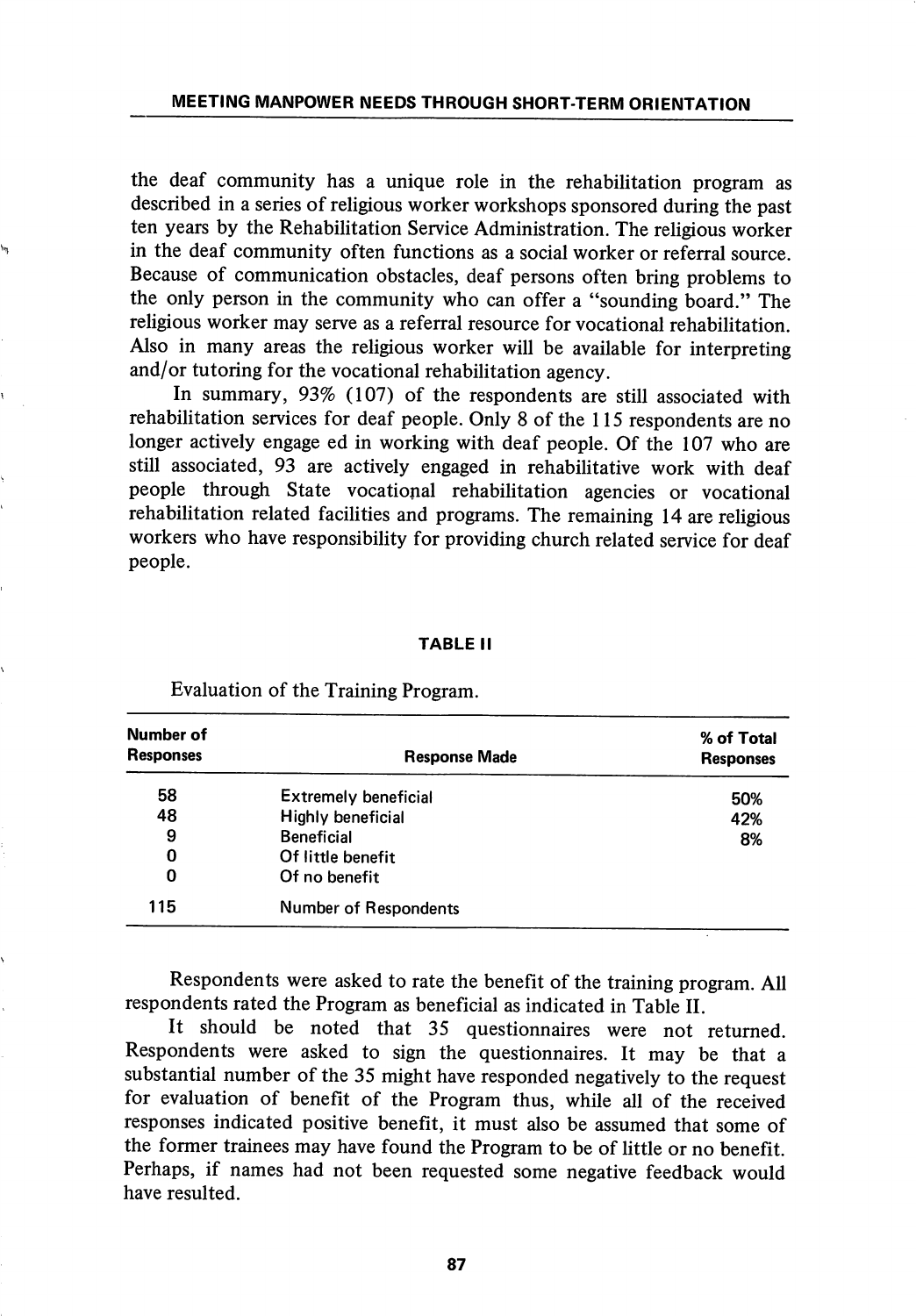

NEETING MAHTAOHIS NEEDS THROUGH SHOHLTERM ORIENTING

لما

88